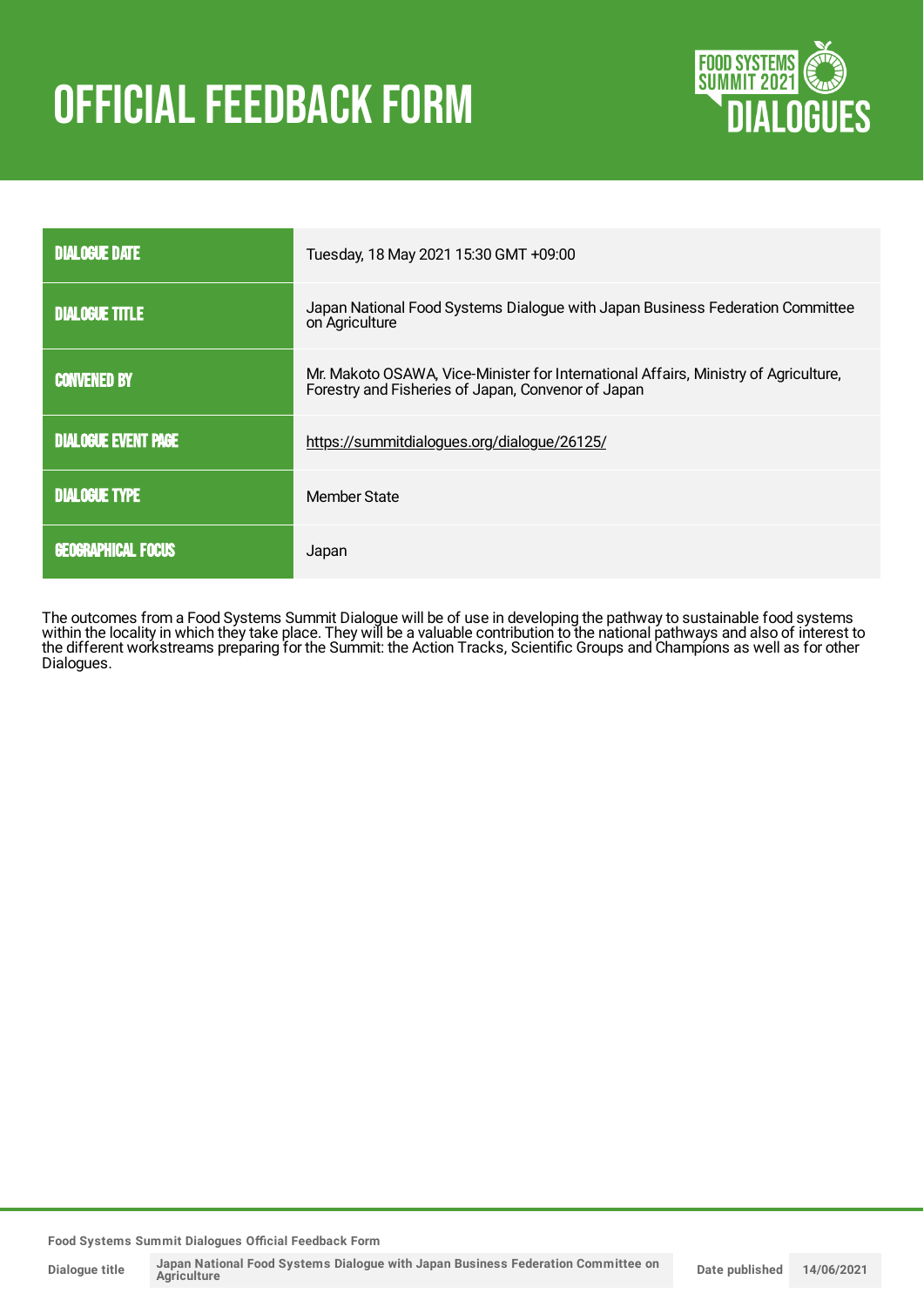## 1.PARTICIPATION



#### NUMBER OF PARTICIPANTS FROM EACH STAKEHOLDER GROUP

| Small/medium enterprise/artisan             |                | Workers and trade union                     |
|---------------------------------------------|----------------|---------------------------------------------|
| Large national business                     |                | Member of Parliament                        |
| Multi-national corporation                  |                | Local authority                             |
| Small-scale farmer                          | $\overline{2}$ | Government and national institution         |
| Medium-scale farmer                         |                | Regional economic community                 |
| Large-scale farmer                          |                | <b>United Nations</b>                       |
| Local Non-Governmental Organization         |                | International financial institution         |
| International Non-Governmental Organization |                | Private Foundation / Partnership / Alliance |
| Indigenous People                           |                | Consumer group                              |
| Science and academia                        | 67             | Other                                       |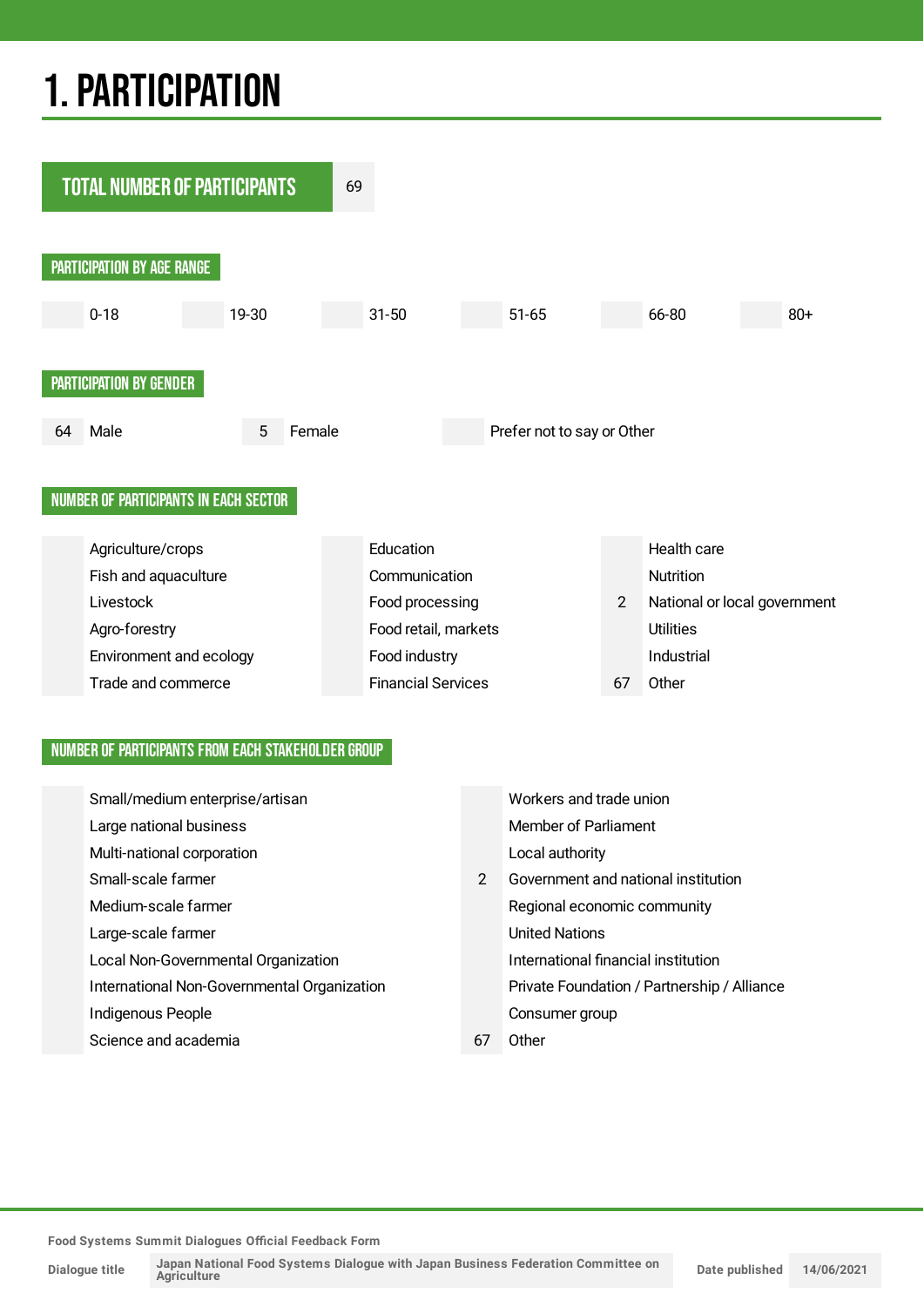## 2. PRINCIPLES OF ENGAGEMENT

HOW DID YOU ORGANIZE THE DIALOGUE SO THAT THE PRINCIPLES WERE INCORPORATED, REINFORCED AND ENHANCED?

HOW DID YOUR DIALOGUE REFLECT SPECIFIC ASPECTS OF THE PRINCIPLES?

DO YOU HAVE ADVICE FOR OTHER DIALOGUE CONVENORS ABOUT APPRECIATING THE PRINCIPLES OF ENGAGEMENT?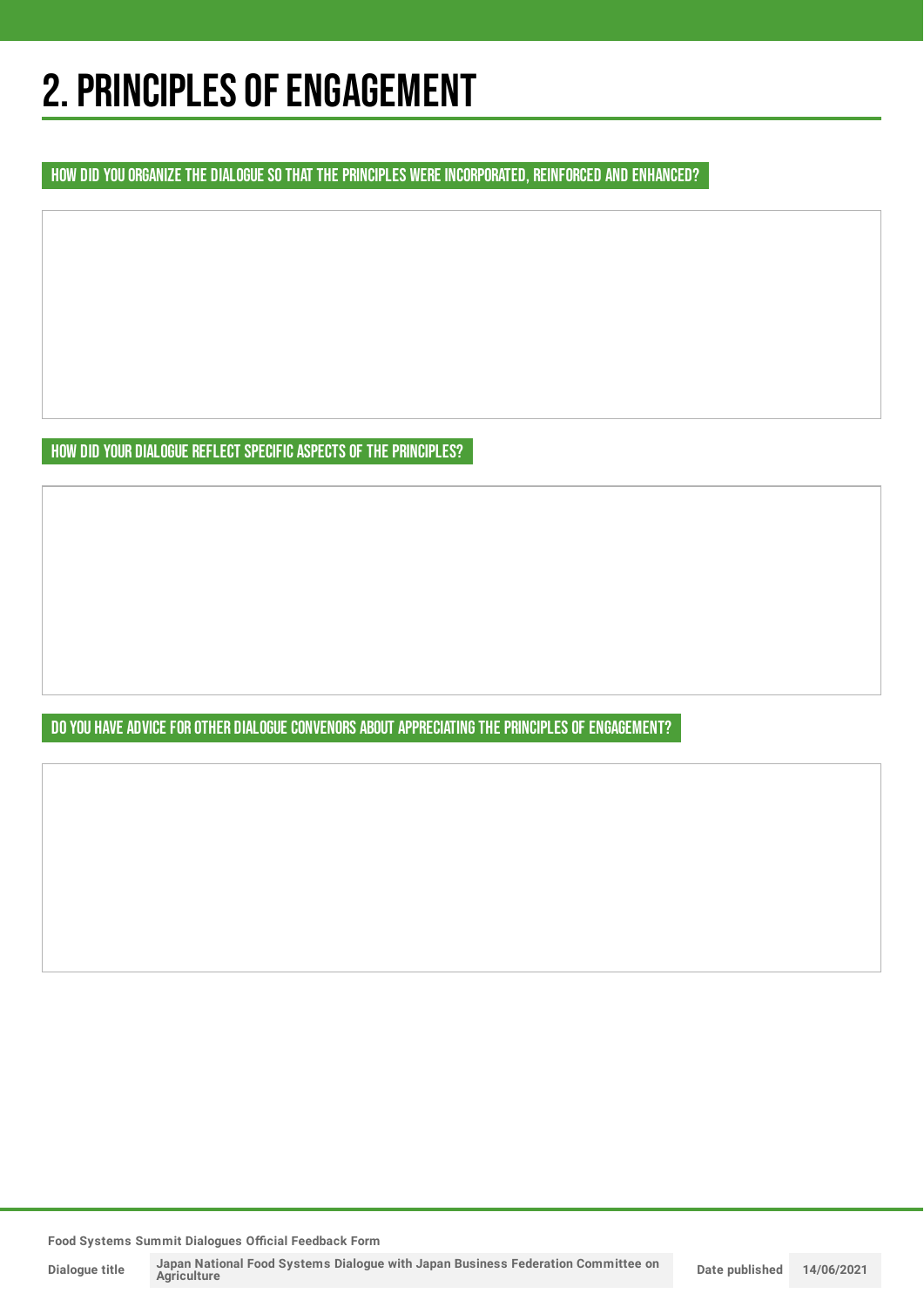## 3. METHOD

The outcomes of a Dialogue are influenced by the method that is used.

DID YOU USE THE SAME METHOD AS RECOMMENDED BYTHE CONVENORS REFERENCE MANUAL?

**Yes** ✓ **No**

In the Japan National Food Systems Dialogue with Japan Business Federation Committee on Agriculture held on 18th May 2021, MAFF explained the outline of FSS including the purpose and the key issues of sustainable food system. The members from the committee made comments on that.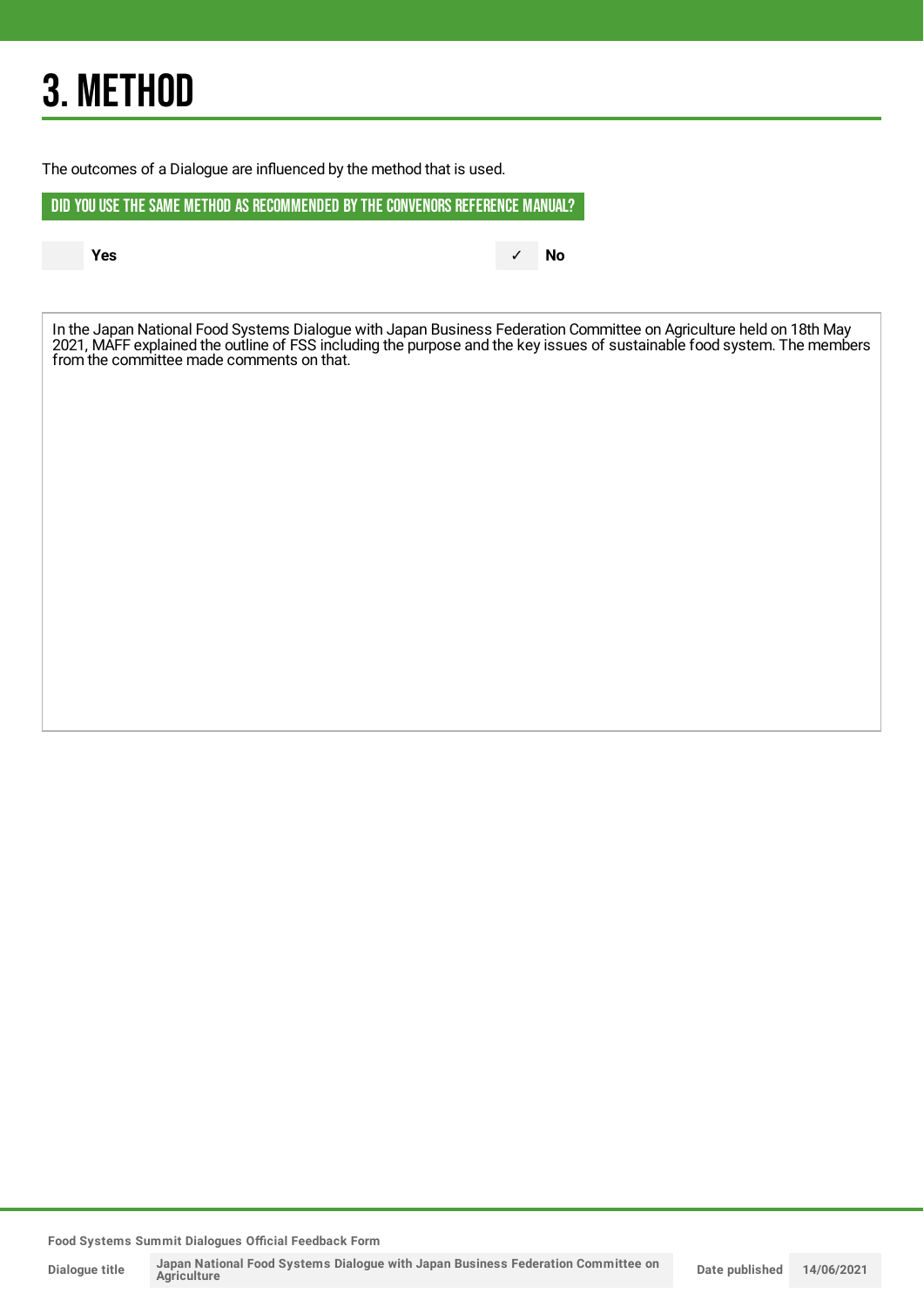## 4. DIALOGUE FOCUS & OUTCOMES

### MAJOR FOCUS

In this dialogue, we discussed challenges and opportunities especially related to Action Track 3.

#### ACTION TRACKS

| Action Track 1: Ensure access to safe and<br>nutritious food for all      |
|---------------------------------------------------------------------------|
| Action Track 2: Shift to sustainable<br>consumption patterns              |
| Action Track 3: Boost nature-positive<br>production                       |
| Action Track 4: Advance equitable livelihoods                             |
| Action Track 5: Build resilience to<br>vulnerabilities, shocks and stress |

#### **KEYWORDS**

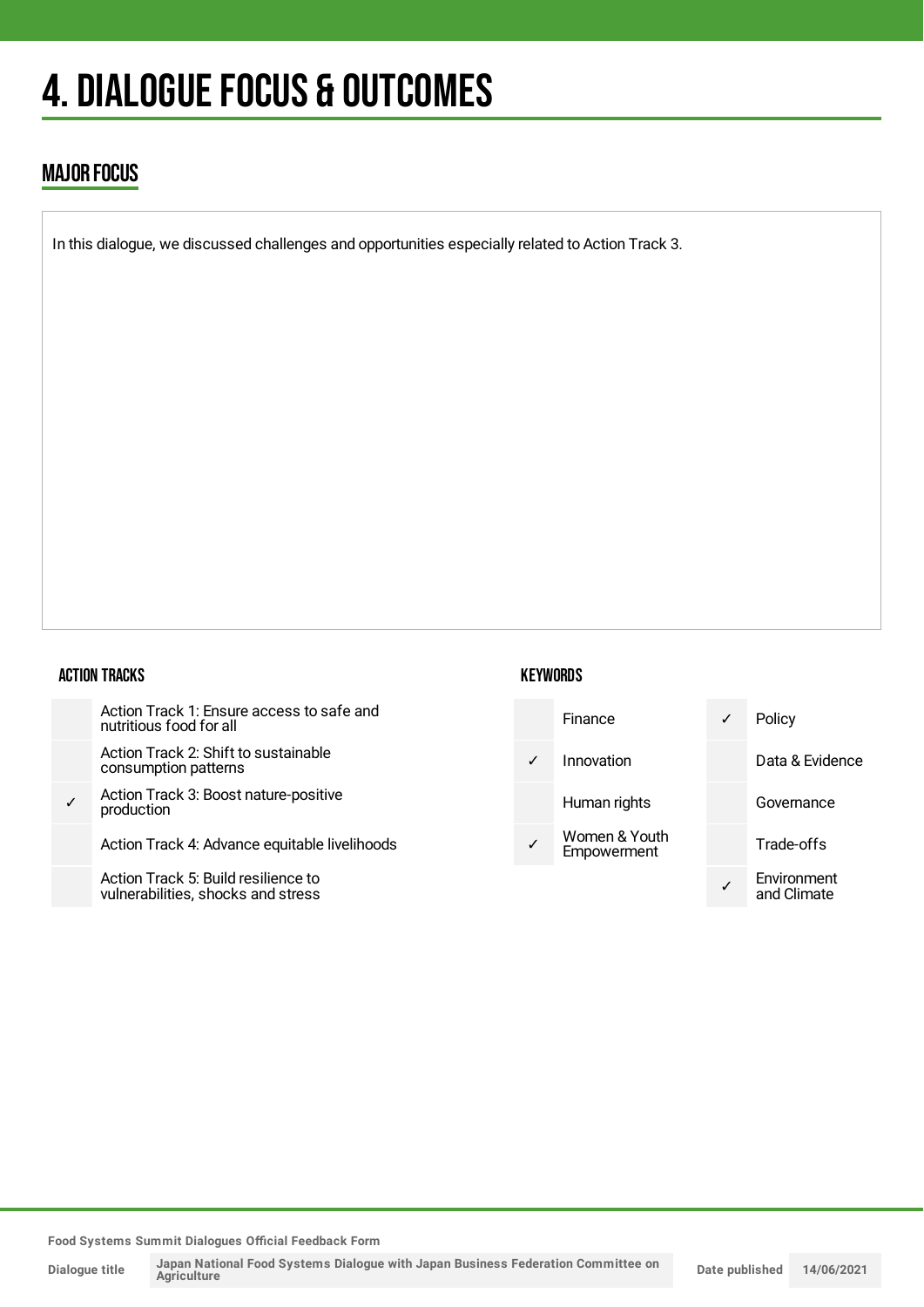### MAIN FINDINGS

The meeting with the Japan Business Federation Committee on Agriculture was held to exchange opinions related to SDGs and sustainable food systems.

The main remarks of the participants are as follows:

-The Government of Japan expressed carbon neutralization by 2050 and I hope how to reduce carbon emission by 41.1 billion tons will be discussed at the summit.

-In the industry of agricultural pesticides, while we continue to work on developing safer and more eco-friendly pesticides, we also need materials for biological pesticides and natural-derived ones to complement chemical ones and, therefore, we would like the government to consider policies to promote the development of such materials.

- For making Japanese agriculture an export industry, besides enhancement of productivity through digital transformation, capture of demand-side changes, response to international trends such as carbon neutral or economic security, individual issues have been identified including acquisition of certification, quarantine consultation with the other country and protection of intellectual property. Whereas expanding exports of agricultural produces is one of the pillars to make Japanese agriculture a growth industry, it is also an important theme in terms of attracting young people.

- Since environmental changes around domestic and foreign agriculture has been getting dynamic recently, exchange of opinions between private sector and administrative organizations is meaningful.

#### **ACTION TRACKS**

✓

| IUN INALNJ                                                                | REIWUNUJ |                              |                            |
|---------------------------------------------------------------------------|----------|------------------------------|----------------------------|
| Action Track 1: Ensure access to safe and<br>nutritious food for all      |          | Finance                      | Policy                     |
| Action Track 2: Shift to sustainable<br>consumption patterns              |          | Innovation                   | Data & Evidence            |
| Action Track 3: Boost nature-positive<br>production                       |          | Human rights                 | Governance                 |
| Action Track 4: Advance equitable livelihoods                             |          | Women & Youth<br>Empowerment | Trade-offs                 |
| Action Track 5: Build resilience to<br>vulnerabilities, shocks and stress |          |                              | Environment<br>and Climate |

KEYWORDS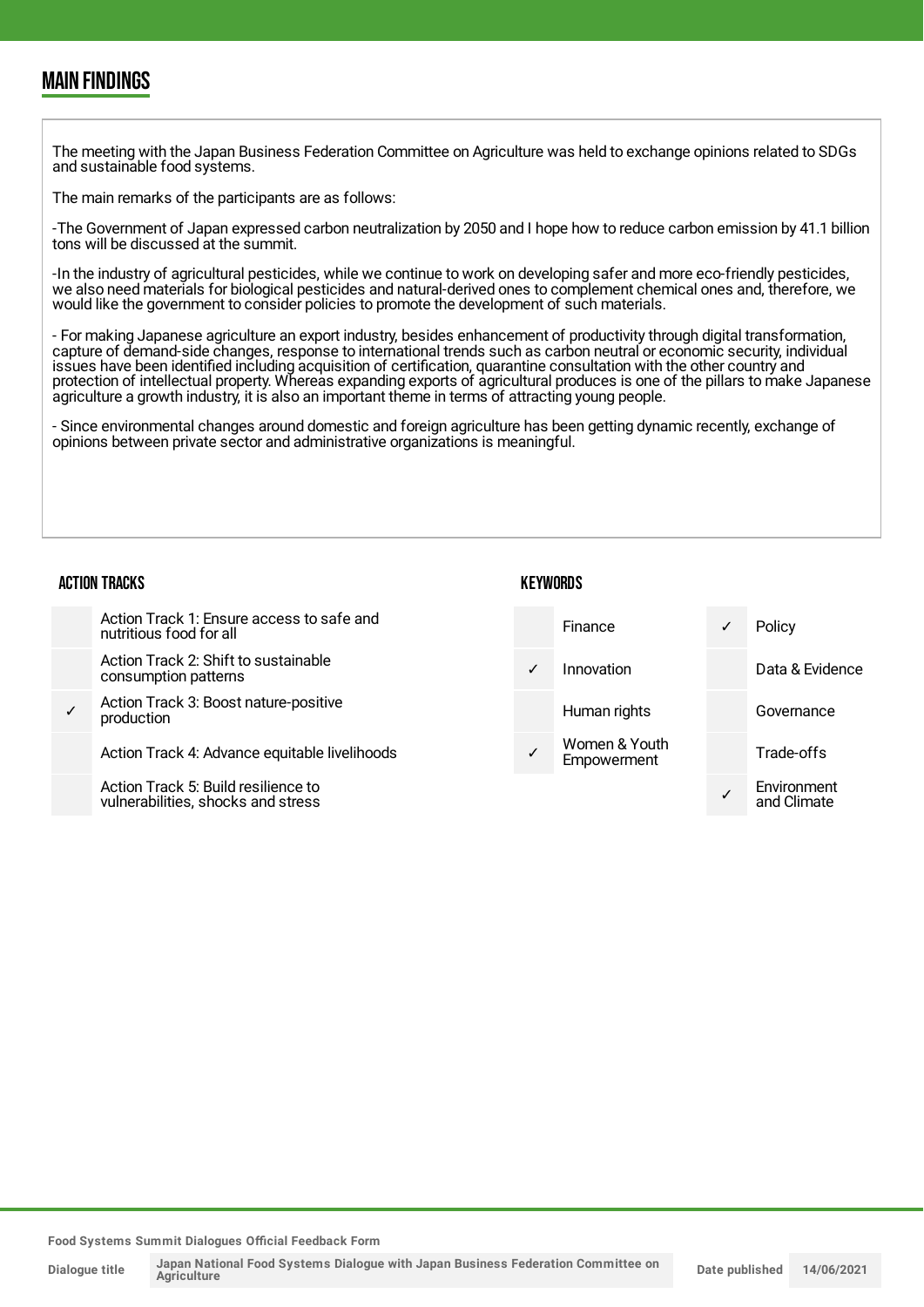### OUTCOMESFOR EACH DISCUSSION TOPIC

#### ACTION TRACKS

Action Track 1: Ensure access to safe and nutritious food for all

Action Track 2: Shift to sustainable consumption patterns

Action Track 3: Boost nature-posit production

Action Track 4: Advance equitable

Action Track 5: Build resilience to vulnerabilities, shocks and stress

| safe and    | Finance                      | Policy                     |
|-------------|------------------------------|----------------------------|
| e           | Innovation                   | Data & Evidence            |
| ive         | Human rights                 | Governance                 |
| livelihoods | Women & Youth<br>Empowerment | Trade-offs                 |
|             |                              | Environment<br>and Climate |
|             |                              |                            |

**Food Systems Summit Dialogues Official Feedback Form**

**Dialogue title**